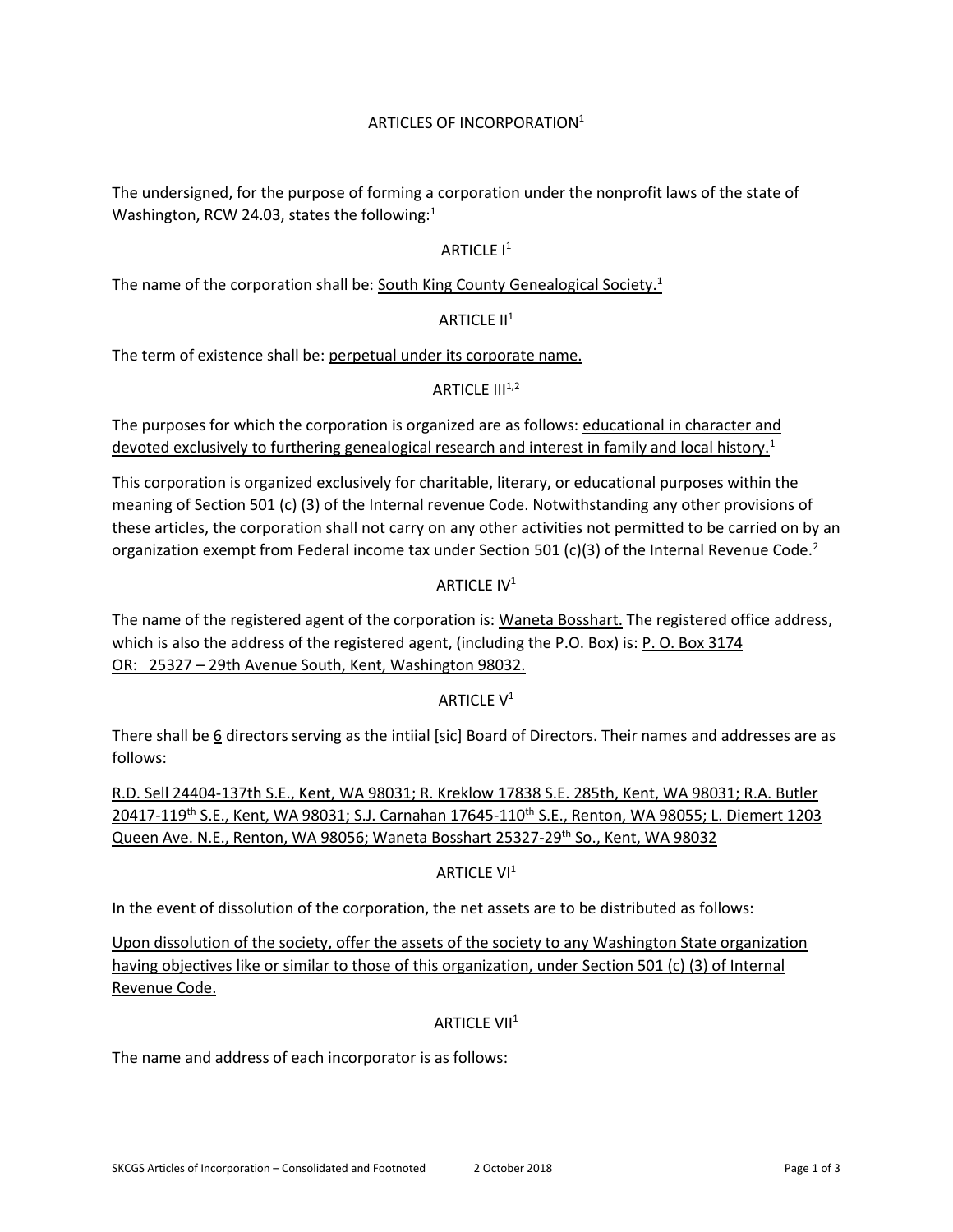# R.D. Sell 24404-137th S.E., Kent, WA 98031; R. Kreklow 17838 S.E. 285th, Kent, WA 98031; R.A. Butler 20417-119th S.E., Kent, WA 98031; S.J. Carnahan 17645-110th S.E., Renton, WA 98055; L. Diemert 1203 Queen Ave. N.E., Renton, WA 98055 [98056 in Article V]

# **ARTICLE VIII<sup>3</sup>**

A director shall have no liability to the Corporation for monetary damages for conduct as a director, except for acts or omissions that involve intentional misconduct by the director, or a knowing violation of law by a director, where the director votes or assents to a distribution which is unlawful or violates the requirements of these articles of incorporation, or for any transaction from which the director will personally receive a benefit in money, property, or services to which the director is not legally entitled. If the Washington Nonprofit Corporation Act is hereafter amended to authorize corporate action further eliminating or limiting the personal liability of directors, then the liability of a director shall be eliminated or limited to the full extend permitted by the Washington Nonprofit Corporation Act, as so amended. Any repeal or modification of this Article shall not adversely affect any right or protection of a director of the Corporation existing at the time of such repeal or modification for or with respect to an act or omission of such director occurring prior to such repeal or modification.

## CONSENT TO APPOINTMENT AS REGISTERED AGENT<sup>1</sup>

I, Waneta Bosshart, hereby consent to serve as registered agent, in the state of Washington, for the corporation herein named. I understand that as agent for the corporation, it will be my responsibility to receive Service of Process in the name of the corporation; to forward all mail to the corporation; and to immediately notify the office of the Secretary of State in the event of my resignation or of any change in the registered office address of the corporation for which I am agent.

| 14 August 1984 | /S/ Waneta J. Bosshart          |
|----------------|---------------------------------|
| (date)         | (Signature of Registered Agent) |

In witness where of the incorporator has hereunto set his/her hand this 14 day of August, 1984.

/S/ R. L. Kreklow /S/ Lois Diemert (Signature of Incorporator) /S/ Richard D. Sell /S/ Robert A. Butler /S/ Sharon J. Carnahan

<sup>1</sup> "Washington State Corporation Records, 1855-2004," Washington State Archives, *Digital Archives* [\(http://digitalarchives.wa.gov](http://digitalarchives.wa.gov/) : accessed 1 October 2018), image copy, "Articles of Incorporation for South King County Genealogical Society," crediting "Imaging Department of the Archives Division of the Secretary of State's Office; transcribed by Marilyn Mullins Schunke 1 October 2018 to capture the initial Articles of Incorporation signed 14 August 1984 and filed with and certified 8 October 1984 by Ralph Munro, Secretary of State of the State of Washington who issued Certificate of Incorporation to South King County Genealogical Society, Corporation